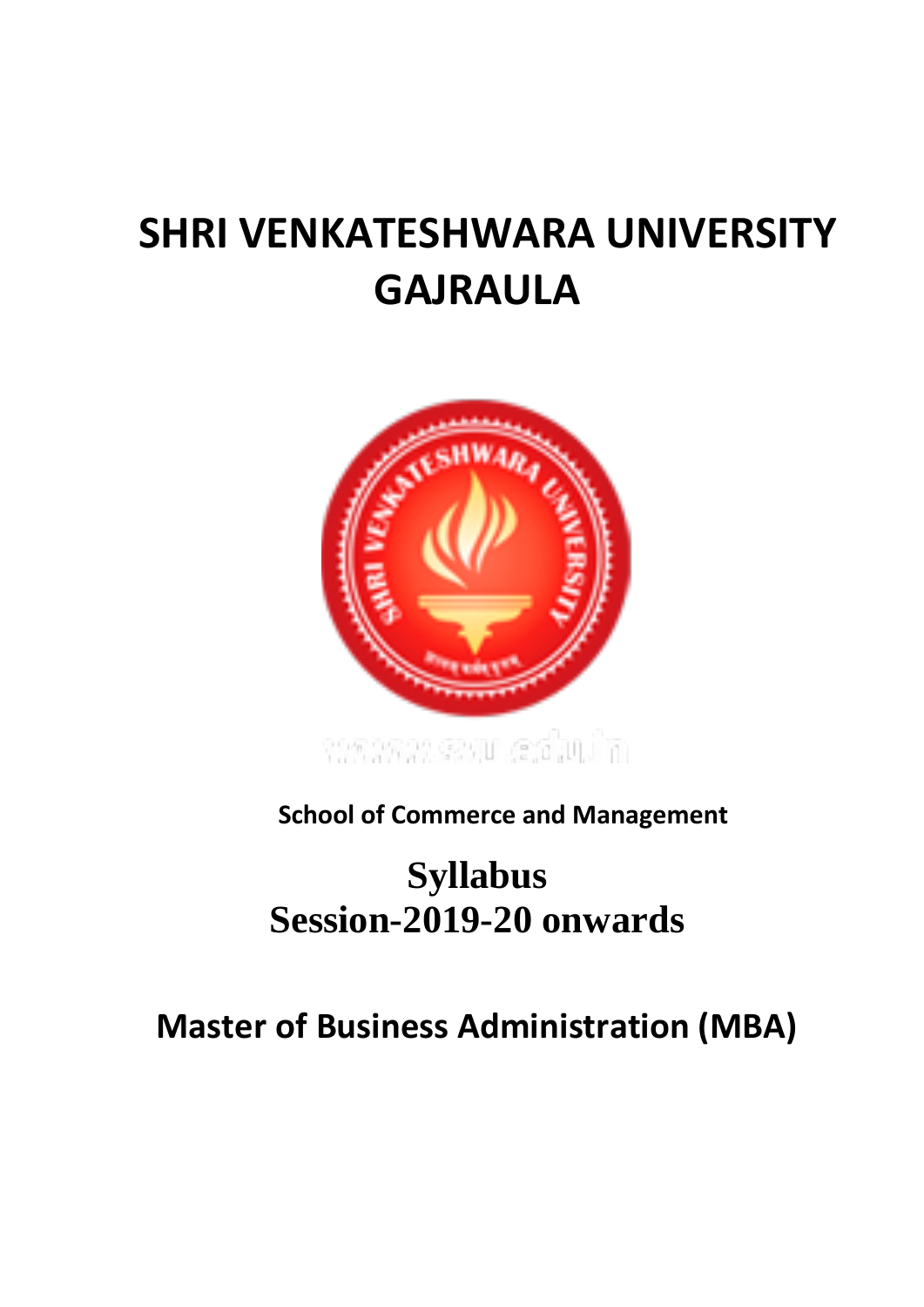# Shri Venkateshwara University Gajraula

Master of Business Administration (MBA) 2019-20 onwards

| <b>Semester</b> | No. of papers | <b>Credit</b> | <b>Marks</b> |  |  |
|-----------------|---------------|---------------|--------------|--|--|
|                 |               |               | 600          |  |  |
|                 |               |               | 600          |  |  |
|                 |               | 28            | 700          |  |  |
|                 |               |               | 600          |  |  |
|                 | 29            | 100           | 2500         |  |  |

#### **Program Educational Objective (PEOs)**

The main objective of the MBA program is to educate and prepare a diverse group of men and women with the knowledge, analytical ability, and management perspectives and skills needed to provide leadership to organizations competing in a world increasingly characterized by diversity in the workforce, rapid technological change, and a fiercely competitive global marketplace. Shri Venkateshwara University, MBA course is designed to prepare students for careers in management and leadership in both the private and public sectors. Students acquire a comprehensive foundation in the fundamentals of business, the global environment in which they will function, and the analytical tools for intelligent decision-making.

| <b>S.N.</b>    | <b>Subject</b><br>Code | <b>Subject</b>                | <b>EVALUATION SCHEME</b> |                |                          |                                  |           |              |              |               |                |
|----------------|------------------------|-------------------------------|--------------------------|----------------|--------------------------|----------------------------------|-----------|--------------|--------------|---------------|----------------|
|                |                        |                               |                          |                |                          | <b>SESSIONAL</b><br><b>EXAMS</b> |           | <b>ESE</b>   | <b>Total</b> | <b>Credit</b> |                |
|                |                        |                               | L                        | T              | ${\bf P}$                | <b>CT</b>                        | <b>TA</b> | <b>Total</b> |              |               |                |
|                |                        | <b>Human Resource</b>         |                          |                |                          |                                  |           |              |              |               |                |
| 1.             | <b>MBA-111</b>         | Management                    | 3                        | $\overline{2}$ |                          | 20                               | 10        | 30           | 70           | 100           | $\overline{4}$ |
|                |                        | Principles and Practices      |                          |                | $\overline{a}$           |                                  |           |              |              |               |                |
| 2.             | <b>MBA-112</b>         | of Management                 | $\overline{3}$           | $\overline{2}$ |                          | 20                               | 10        | 30           | 70           | 100           | $\overline{4}$ |
|                |                        | <b>Managerial Economics</b>   |                          |                | $\overline{\phantom{a}}$ |                                  |           |              | 70           |               |                |
| 3.             | <b>MBA-113</b>         |                               | 3                        | $\overline{2}$ |                          | 20                               | 10        | 30           |              | 100           | $\overline{4}$ |
|                |                        | Marketing                     |                          |                |                          |                                  |           |              | 70           |               |                |
| 4.             | <b>MBA-114</b>         | Management                    | $\overline{3}$           | $\overline{2}$ |                          | 20                               | 10        | 30           |              | 100           | $\overline{4}$ |
|                |                        | <b>Opt any One</b>            |                          |                |                          |                                  |           |              |              |               |                |
| 5.             | <b>MBA-115</b>         | <b>Customer</b>               | $\overline{3}$           | $\overline{2}$ |                          | 20                               | 10        | 30           | 70           | 100           | $\overline{4}$ |
|                |                        | Relationship                  |                          |                |                          |                                  |           |              |              |               |                |
|                |                        | <b>Management</b>             |                          |                |                          |                                  |           |              |              |               |                |
|                |                        |                               |                          |                |                          |                                  |           |              |              |               |                |
|                | <b>MBA-116</b>         | <b>Sales and Distribution</b> | 3                        | $\overline{2}$ |                          | 20                               | 10        | 30           | 70           | 100           | $\overline{4}$ |
|                |                        | Management                    |                          |                |                          |                                  |           |              |              |               |                |
| 6              | <b>MBA-117</b>         | <b>Opt any One</b>            |                          |                | $\overline{\phantom{0}}$ |                                  |           |              |              |               |                |
|                |                        | Leadership &                  | $\overline{3}$           | $\overline{2}$ |                          | 20                               | 10        | 30           |              | 100           | $\overline{4}$ |
|                |                        | <b>Personality</b>            |                          |                |                          |                                  |           |              | 70           |               |                |
|                |                        | <b>Development</b>            |                          |                |                          |                                  |           |              |              |               |                |
|                | <b>MBA-118</b>         | Negotiation and<br>Counseling | 3                        | $\overline{2}$ | $\overline{\phantom{0}}$ | 20                               | 10        | 30           |              |               | $\overline{4}$ |
|                |                        | <b>Total</b>                  | 18                       | 12             | $\blacksquare$           | 120                              | 60        | 180          | 70<br>420    | 100<br>600    | 24             |
| $\overline{7}$ | <b>MBA-119</b>         |                               |                          |                |                          |                                  |           |              |              |               |                |
|                |                        | Communicative                 | $\overline{2}$           |                |                          | 20                               | 10        | 30           | 70           | 100           | $\overline{2}$ |
|                |                        | English Non-CGPA              |                          |                |                          |                                  |           |              |              |               |                |

## **Semester I**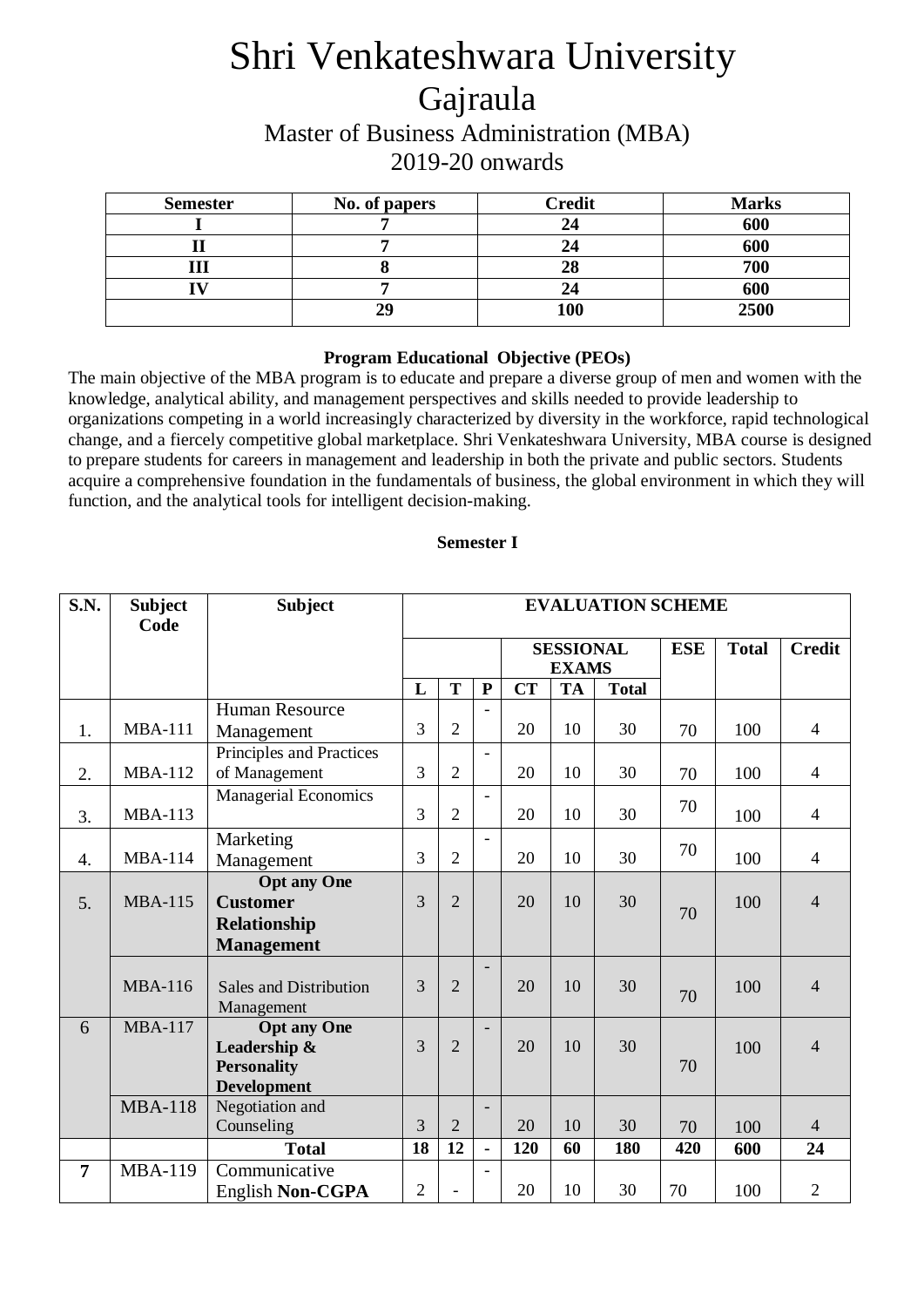# Master of Business Administration (MBA)

## **Semester-1 Human Resource Management (MBA-111) Credit Hours-4**

## **Course Objectives**

The present course aims at familiarizing the students with various aspects of human resource management and the functioning of human resource management department. This will help them in gaining a deeper understanding of the subject, functions and various strategies to tackle the human resource management related problems in the organization.

## **Unit I**

Introduction to HRM & HRD Concept of HRM, Objectives, Process, HRM vs. Personnel Management, HRM Vs. HRD, Objectives of HRD, focus of HRD System, Structure of HRD System, role of HRD manpower.

## **Unit II**

Human Resource Policies & Strategies Introduction, role of HR in strategic management, HR policies & Procedures, HR Programme., developing HR policies and strategies, Strategic control, Types of Strategic Control, Operational Control System, Functional and grand strategies, Strategy factors.

## **Unit III**

Human Resource Procurement & Mobility Productivity & improvement job analysis & Job design, work measurement, ergonomics. Human Resource planning-objectives, activities, manpower requirement process Recruitment & Selection Career planning & development, training methods, basic oncept of performance appraisal. Promotion & Transfer.

#### **Unit IV**

Employee Compensation Wage policy, Wage determination, Wage boar, factors affecting wages & Salary, systems of payments, Job evaluation, components of wage/salary-DA, incentives, bonus, fringe benefits etc., Minimum Wages Act 1948, Workmen Compensation Act 1923, Payment of bonus Act 1965.

#### **Unit V**

Employee relations Discipline & Grievance handling types of trade unions, problems of trade unions

#### **Course Outcome**

1**.** Synthesize the role of human resources management as it supports the success of the organization including the effective development of human capital as an agent for organizational change.

2. Demonstrate knowledge of laws that impact behaviour in relationships between employers and employees that ultimately impact the goals and strategies of the organization.

3. Understand the role of employee benefits and compensation as a critical component of employee performance, productivity and organizational effectiveness.

4. Show evidence of the ability to analyze, manage and problem solve to deal with the challenges and complexities of the practice of collective bargaining.

#### **Suggested Books:**

- 1. Human Resource Management Dipak Kumar Bhattacharya
- 2. Managing Human Resource-Arun Monappa
- 3. Essential of HRM and Industrial Relations-P.Subba Rao
- 4. Personnel Management-C.B. Memoria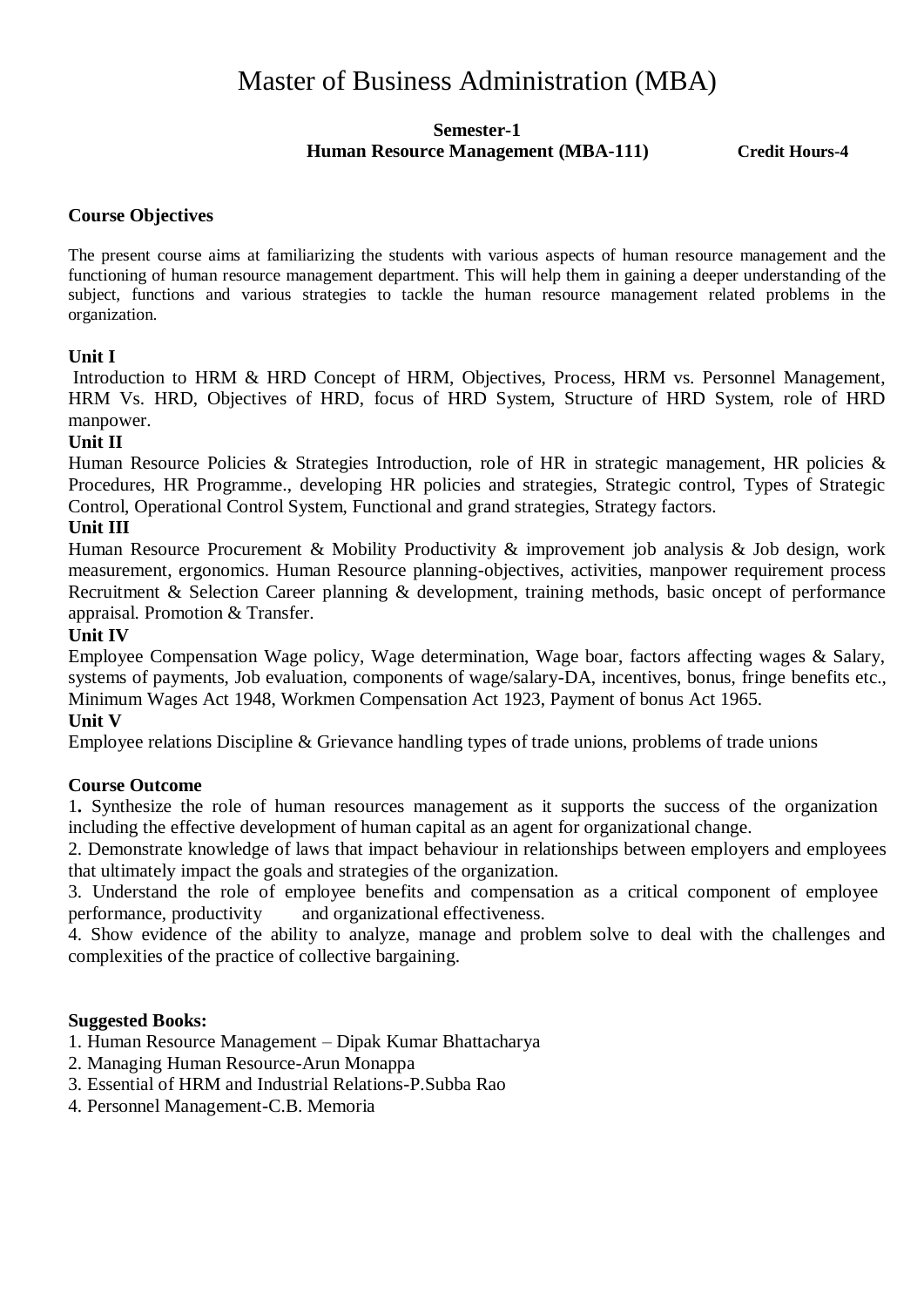#### **PRINCIPLES AND PRACTICES OF MANAGEMENT (MBA-112)**

#### **COURSE OBJECTIVE:**

The present course aims at familiarizing the participants with various aspects of fundamental of management and the process of management. This will help them in gaining a deeper understanding of the management functions and various strategies to tackle the employees in business organizations.

#### **UNIT- I (6 Sessions)**

Introduction: Management concepts, Objectives, Nature, Scope and Significance of management. Evolution of management thought—Contribution of various researchers, Taylor, Weber and Fayol management.

#### **UNIT-II (10 Sessions)**

Planning: Concept, Objectives, Nature, Limitation, Process of planning, Importance, Forms of Planning, Techniques, and Process of decision making.

#### **UNIT-III (6 Sessions)**

Organizing: Concept, Objectives, Nature of organizing, Types of Organization, Delegation of Authority, Authority and responsibilities, Centralization and Decentralization, Span of control.

#### **UNIT-IV (6 Sessions)**

Directing: Concept, Principles & Techniques of directing and Coordination Concept of leadership—Meaning, Importance, Styles, Supervision, Motivation, Communication.

#### **UNIT-V (12 Sessions)**

Controlling: Concept, Principles, Process and Techniques of Controlling, Relationship between planning and Controlling.

#### **Course Outcomes:**

1. Discuss and communicate the management evolution and how it will affect future managers.

2. Observe and evaluate the influence of historical forces on the current practice of management.

3. Identify and evaluate social responsibility and ethical issues involved in business situations and logically articulate own position on such issues.

4. Explain how organizations adapt to an uncertain environment and identify techniques managers use to influence and control the internal environment.

#### **Suggested Readings:**

- 1. Pagare Dinkar, Principles of Management
- 2. Prasad B M L, Principles and Practice of Management
- 3. Satya Narayan and Raw VSP, Principles and Practices of Management
- 4. Srivatava and Chunawala, Management Principles and Practice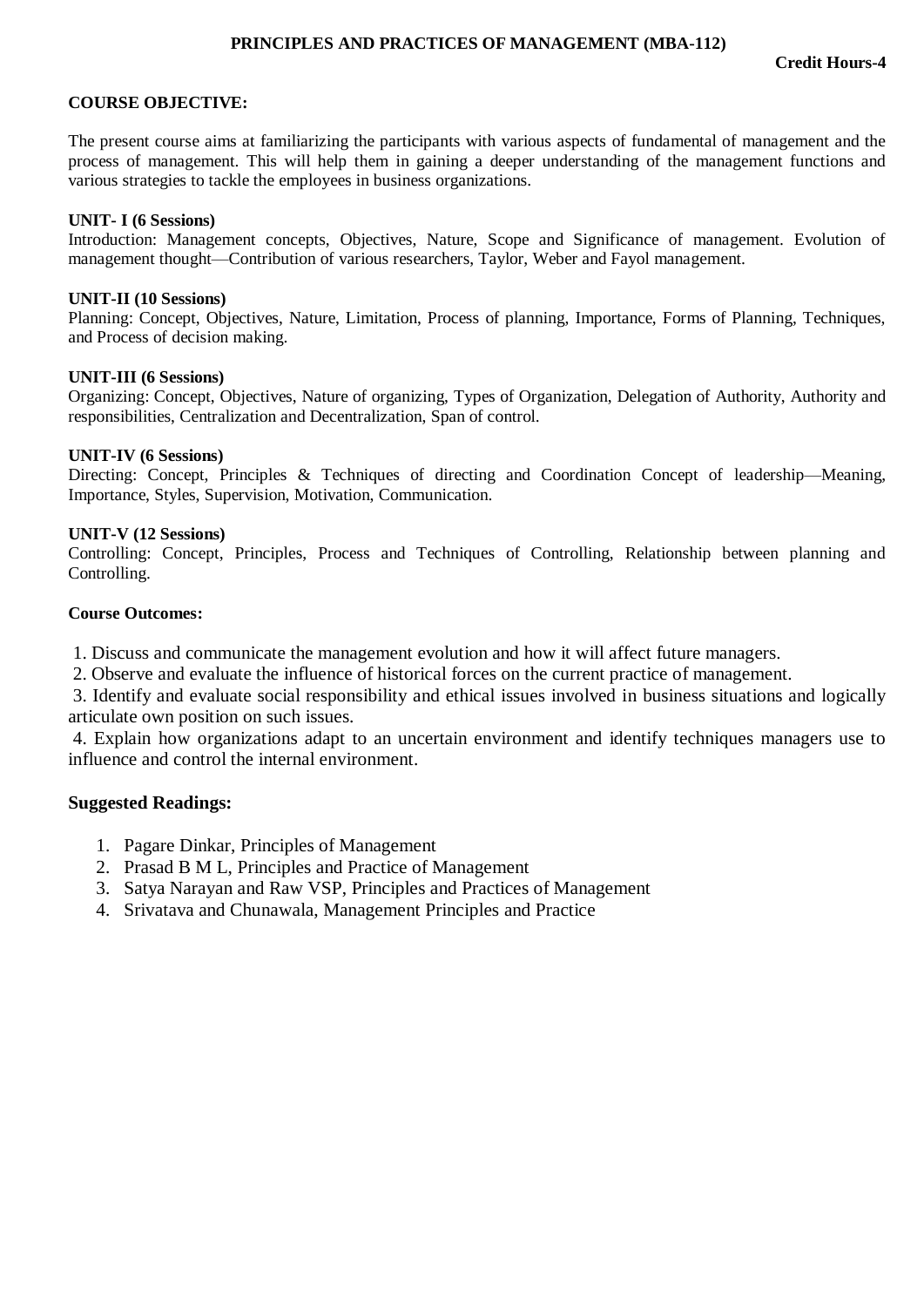# **Managerial Economics (MBA-113)**

## **Credit Hours-4**

## **COURSE OBJECTIVES :**

The Basic objective of this course is to familiarize the students with the concepts and tools of managerial Economics as applicable to decision making in contemporary business environment. **Unit I-**

Nature and Scope : Nature and Scope of Managerial Economics, its relationship with other subjects. Fundamental Economic Tools-Opportunity cost concept, Incremental concept, Principle of time perspective, Discounting principle and Equi-marginal principle.

Unit II- Demand Analysis: Concept and importance of Demand & its determinants Income & Substitution effects. Various elasticity of demand,using elasticity in managerial decisions, revenue concepts, relevance of demand forecasting and methods of demand forecasting.

Unit III- Cost Concept : Various cost concepts and classification, Cost output relationship in short run & long run cost curves). Economics and diseconomies of scale, Cost control and Cost reduction, Indifferent curves.

**Unit IV-** Pricing : Pricing methods, Price and output decisions under different market structures-perfect competition, Monopoly and Monopolistic Competition, Oligopoly.

**Unit V-** Profit Mg t & Inflation: Profit, Functions of profit, Profit maximization, Break Even analysis.Elementary idea of Inflation.

#### **Course Outcomes:**

1. Students will be able to remember the concepts of micro economics and also able to understand the various micro economic principles to make effective economic decisions under conditions of risk and uncertainty.

2. The students would be able able to understand the law of demand  $\&$  supply  $\&$  their elasticities evaluate  $\&$ analyse these concepts and apply them in various changing situations in industry . Students would be able to apply various techniques to forecast demand for better utilization of resources.

3. The students would be able to understand & evaluate the different market structure and their different equilibriums for industry as well as for consumers for the survival in the industry by the application of various pricing strategic.

4. The students would be able to analyse the macroeconomic concepts & their relation to micro economic concept & how they affect the business & economy.

#### **Suggested Readings:**

- 1. Varsney & Maheshwari : Managerial Economics
- 2. Mote Paul & Gupta : Managerial Economics : Concepts & Cases
- 3. D.N.Dwivedi : Managerial Economics
- 4. D.C.Huge : Managerial Economics
- 5. Peterson & Lewis : Managerial Economics
- 6. Trivedi : Managerial Economics
- 7. D. Gopalkrishnan : A Study of Managerial Economics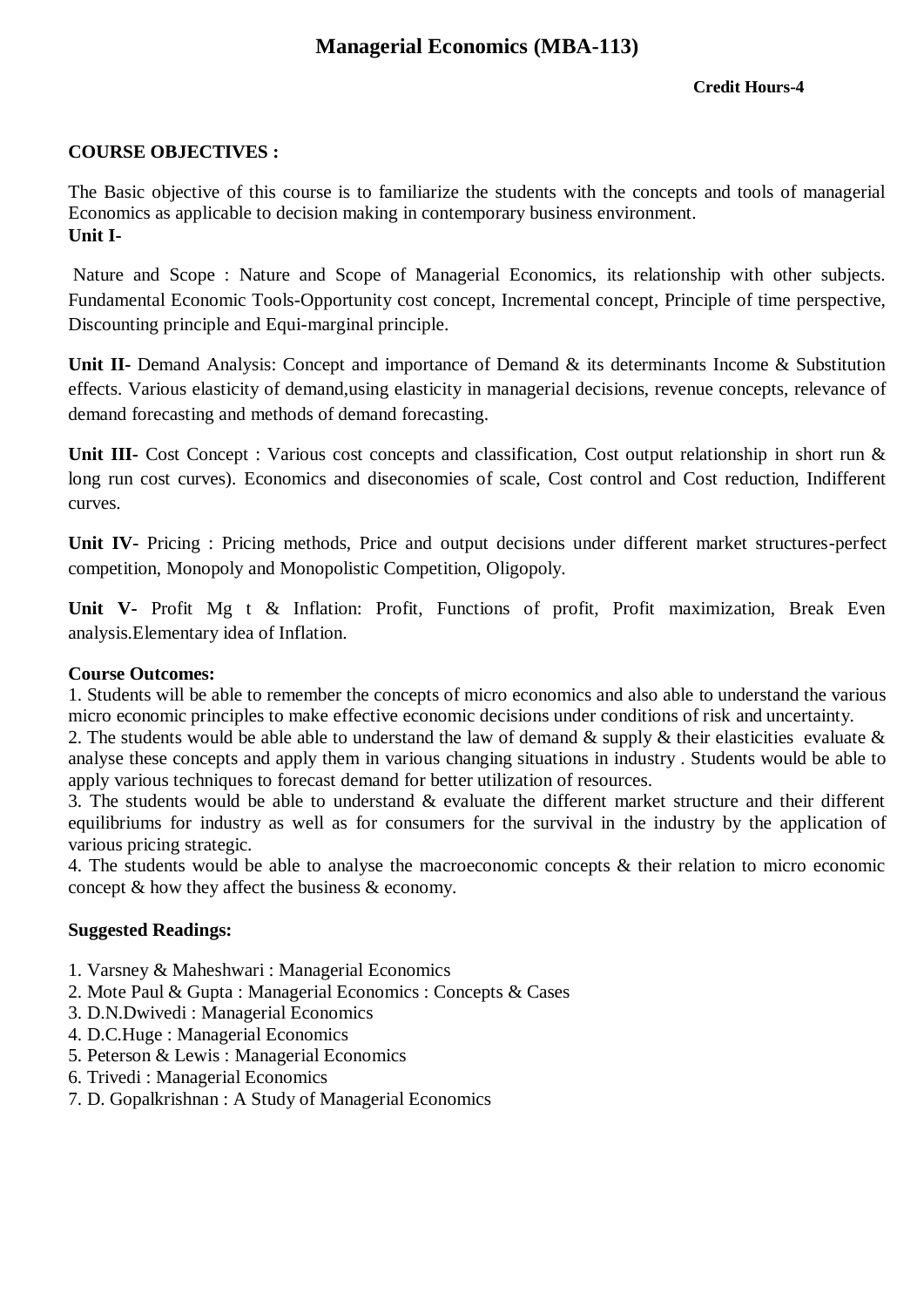#### **MARKETING MANAGEMENT (MBA-114)**

## **Course Objective**

This course intends to provide an experienced-based approach to marketing theory and its practical application. The course is designed to enable the students to learn the basic of marketing. Topics of the syllabus shall be addressed and discussed from an application oriented perspective

#### **Unit I (8 Sessions)**

#### Core Concepts of Marketing:

Concept, Meaning, definition, nature, scope and importance of marketing, Goods – Services Continuum, Product, Market, Approaches to Marketing – Product – Production - Sales – Marketing – Societal – Relational. Concept of Marketing Myopia, Holistic Marketing Orientation, Customer Value, Adapting marketing to new liberalised economy - Digitalisation, Customisation, Changing marketing practices

#### **Unit II (12 Sessions)**

Market Analysis and Selection:

Nature and Contents of Marketing Plan, Marketing environment, Controllable and Uncontrollable factors effecting marketing decisions, Analyzing latest trends in Political, Economic, Socio-cultural and Technical Environment, Concept of Market Potential & Market Share, Concept, Characteristics of consumer and organizational markets, Buyer Behavior, 5 step Buyer decision process

Meaning and concept of market segmentation, Bases for market segmentation, Types of market segmentation, Effective segmentation criteria, Evaluating & Selecting, Target Markets, Concept of Target Market, Positioning and differentiation strategies, Concept of positioning – Value Proposition & USP, Marketing Information System, Strategic marketing planning and organization.

#### **Unit III (6 Sessions)**

Product Decision- Concept of a product; Classification of products; Major product decisions; Product line and product mix; Branding; Packaging and labeling; Product life cycle – strategic implications; New product development and consumer adoption process.

#### **Unit IV (6 Sessions)**

Price Decision- Concept, and Meaning of Price and Pricing, Significance of Pricing Decision, Factors affecting price determination; Pricing Methods and Techniques, Pricing policies and strategies; Discounts and rebates.

#### **Unit V (8 Sessions)**

Place Decision- Nature, functions, and types of distribution channels; Distribution channel intermediaries; Channel management decisions, Marketing channel system - Functions and flows; Channel design, Channel management - Selection, Training, Motivation and evaluation of channel members; Promotion Decision-Communication Process; Promotion mix – advertising, personal selling, sales promotion, publicity and public relations; Media selection; Advertising effectiveness; Sales promotion – tools and techniques.

#### **Course Outcomes:**

1.Understand and Analyze marketing for creating value with Product and price Strategy.

2. Develop aptitude to Create and Craft the Brand Positioning/ Equity by Evaluating Brands and Identifying Market Segments and Targets.

3. Understand and Analyze marketing for delivering and communicating value with Integrated Marketing Channels and promotion strategy.

4. Creating and developing marketing strategies and plans for Conducting marketing responsibly for longterm success

#### **Suggested Readings**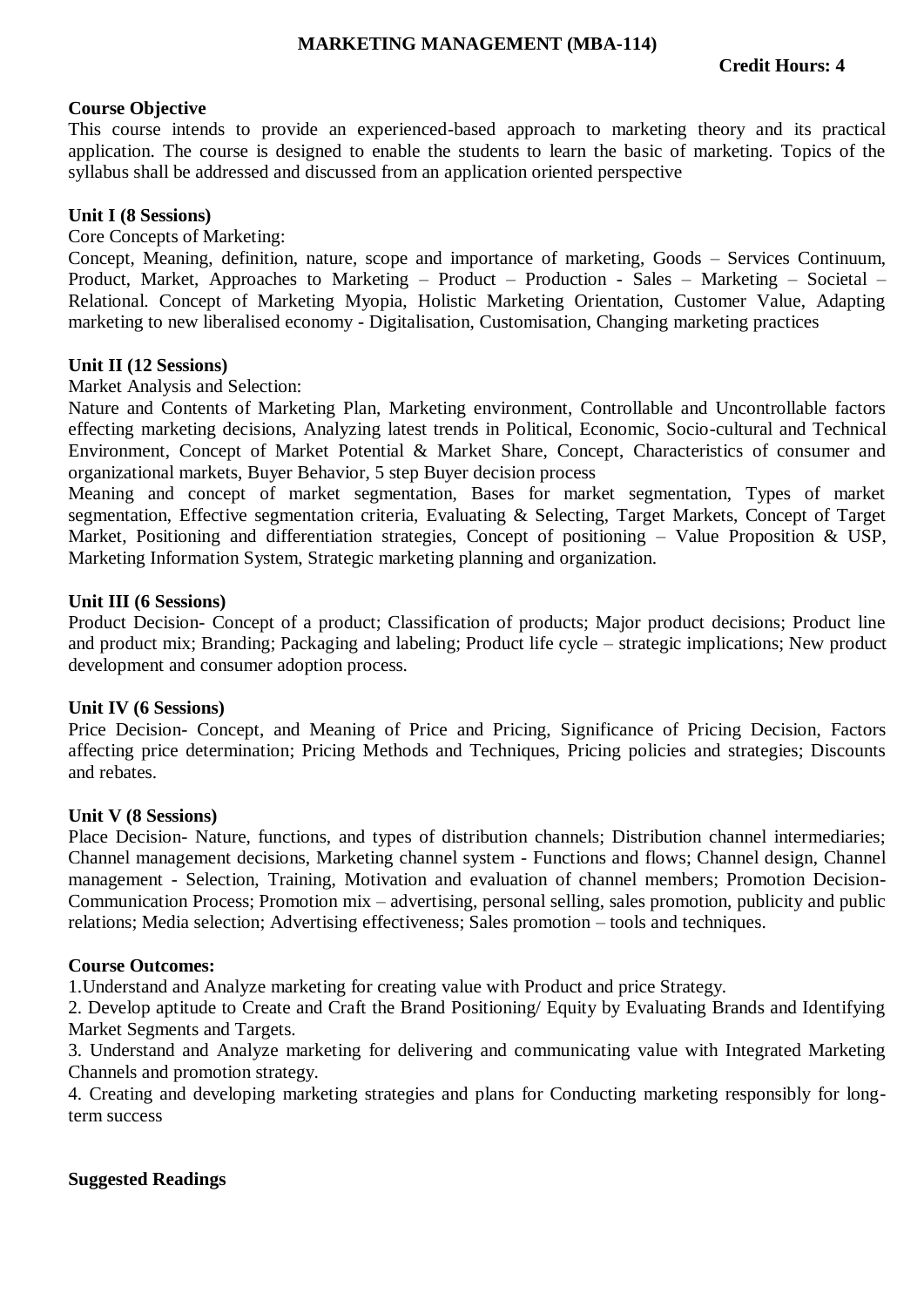1. Philip Kotler-Agnihotri : Principle of marketing 13 e, Pearson Education

2. Ramaswamy V.S. and Namakumari S - Marketing Management: Planning, Implementation and Control (Macmillian, 3rd Edition).

3. Rajan Saxena: Marketing Management, Tata McGraw Hill.

4. R Kumar& Goel-Marketing Management(UDH Publishers, edition 2013).

5. Tapan Panda : Marketing Management, (ExcelBooks)

6. Stanton William J - Fundamentals of Marketing (TATA Mc Graw Hill)

7. Etzel M.J., Walker B.J. and Stanton William J - Marketing concept & Cases special Indian Edition (Tata Mc Graw Hill, 13th Edition).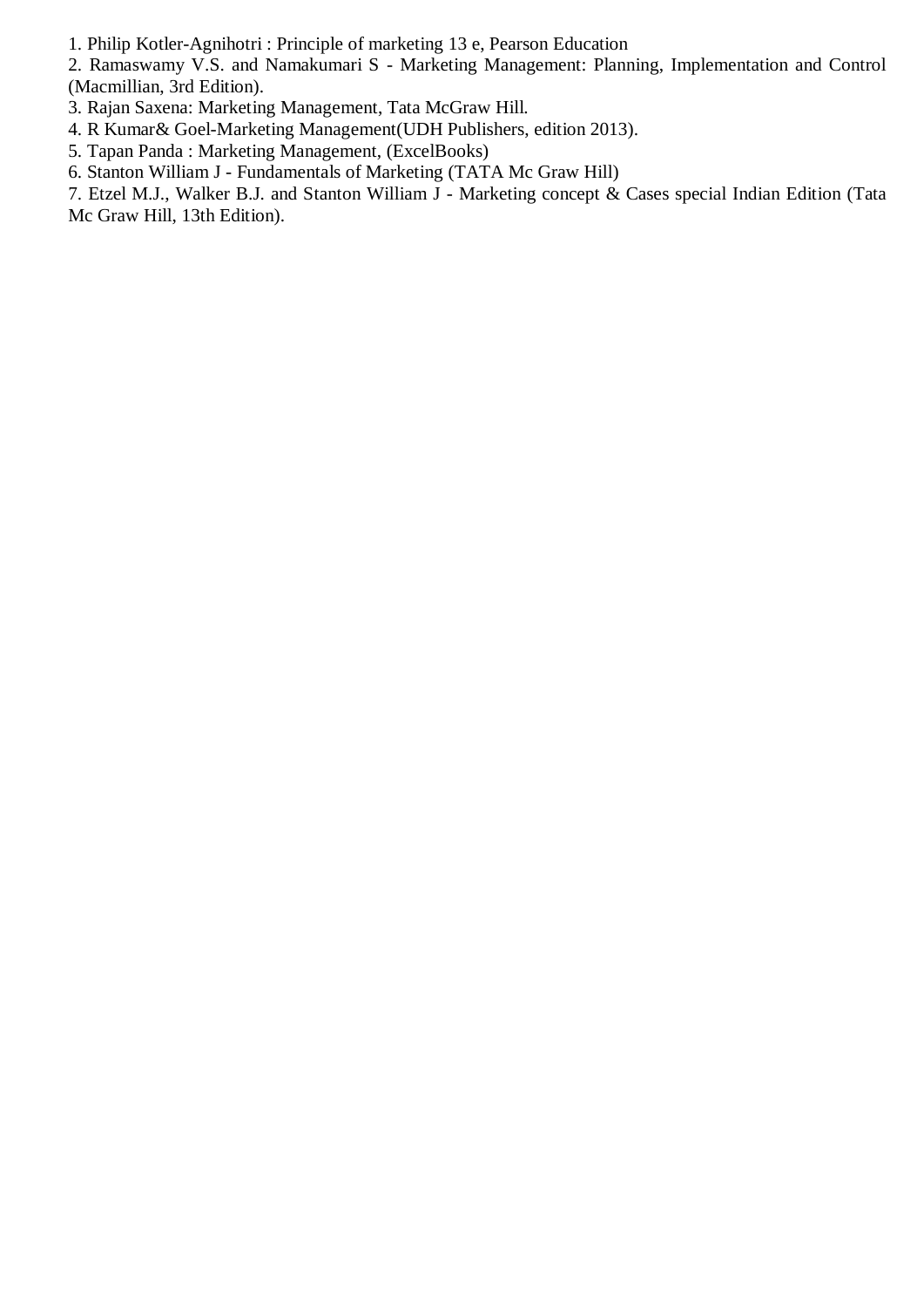## **CUSTOMER RELATIONSHIP MANAGEMENT (MBA-115)**

## **Credit Hours: 4**

## **COURSE OBJECTIVES:**

The paper is designed to impart the skill based knowledge of Customer Relationship Management. The syllabus encompasses almost the entire aspect of the subject. The purpose of the syllabus is to not just make the students aware of the concepts and practices of CRM in modern businesses but also enable them to design suitable practices and programs for the company they would be working.

## **UNIT I (8 Sessions)**

Customer Relationship Management Fundamentals- Theoretical perspectives of relationship, Evolution of relationship marketing, Stages of relationship, Issues of relationship, Purpose of relationship marketing, Approach towards marketing: A paradigm shift, Historical Perspectives, CRM Definitions, Emergence of CRM practice:, CRM cycle, Stakeholders in CRM, Significance of CRM, Types of CRM, Success Factors in CRM, CRM Comprehension, CRM Implementation

## **UNIT II (8 Sessions)**

Customer Satisfaction: Meaning, Definition, Significance of Customer Satisfaction, Components of Customer Satisfaction, Customer Satisfaction Models, Rationale of Customer Satisfaction, Measuring Customer Satisfaction, Customer satisfaction and marketing program evaluation, Customer Satisfaction Practices, Cases of Customer Satisfaction

#### **UNIT III (8 Sessions)**

Service Quality: Concept of Quality, Meaning and Definition of Service Quality, Factors influencing customer expectation and perception, Types of Service Quality, Service Quality Dimensions, Service Quality Gaps, Measuring Service Quality, Service Quality measurement Scales

## **UNIT IV (8 Sessions)**

Customer Relationship Management: Technology Dimensions - E- CRM in Business, CRM: A changing Perspective, Features of e-CRM, Advantages of e-CRM, Technologies of e-CRM, Voice Portals, Web Phones, BOTs, Virtual Customer Representative, Customer Relationship Portals, Functional Components of CRM, Database Management: Database Construction, Data Warehousing, architecture, Data Mining. Characteristics, Data Mining tools and techniques, Meaning, Significance, Advantages, Call Center, Multimedia Contact Center, Important CRM softwares.

#### **UNIT V (8 Sessions)**

Customer Relationship Management: Emerging Perspectives: Employee-Organisation Relationship, Employee- Customer Linkage, Factors effecting employee's customer oriented behavior, Essentials of building employee relationship, Employee customer orientation, Service Failure, Service Recovery Management, Service Recovery Paradox, Customer Life time value, customer profitability, customer recall management, customer experience management, Rural CRM, , customer relationship management practices in retail industry, hospitality industry, banking industry, telecom industry, aviation industry .

#### **Course Outcomes:**

1.The students would be able to identify the benefits of value creation for the customers.

2.Gained an understanding of key concepts , technologies and best practices of CRM

3.Be able to measure the customer equity and the importance of customer retention to the organization

4.Be able to analyze the different processes and design the strategic framework for CRM integration in the existing functions of the organizations

## **Suggested Readings**

1. Alok Kumar Rai : Customer Relationship Management: Concepts and Cases (Second Edition)-PHI Learning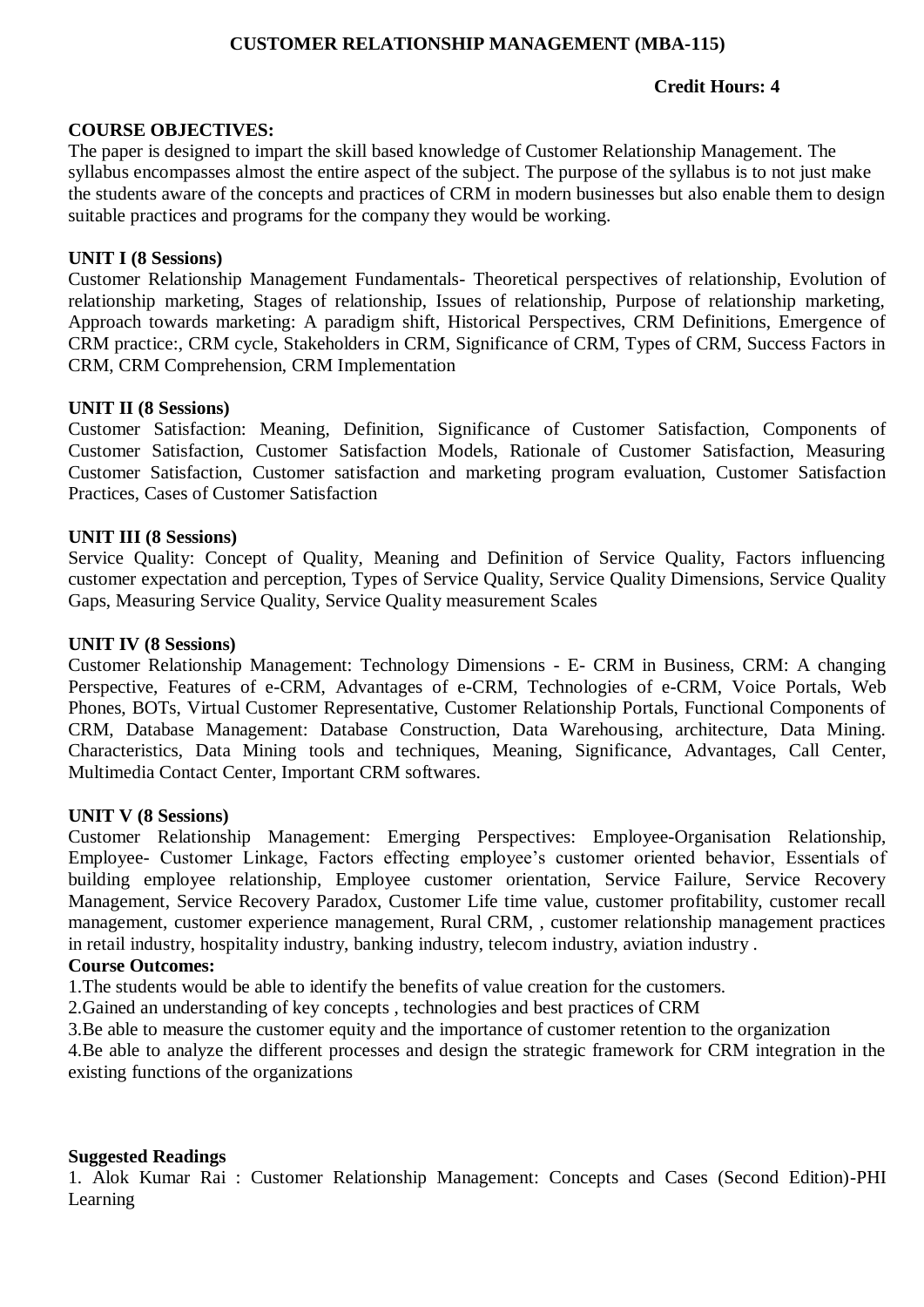- 2. Simon Knox, Adrian Payne, Stan Maklan: Customer Relationship Management- Routledge Inc.
- 3. Bhasin- Customer Relationship Management (Wiley Dreamtech)
- 4. Dyche- Customer relationship management handbook prentice hall
- 5. Peelan-Customer relationship management prentice hall
- 6. Kristin Anderson, Carol Kerr : Customer relationship management, McGraw-Hill Professional
- 7. Chaturvedi-Customer Relationship Management(Excel Books)
- 8. Sheth J N, Parvatiyar A. and Shainesh G. : Customer relationship management: , Emerging Concepts, Tools, & Applications, Tata McGraw-Hill Education
- 9. Lumar- Customer Relationship Management (Wiley India)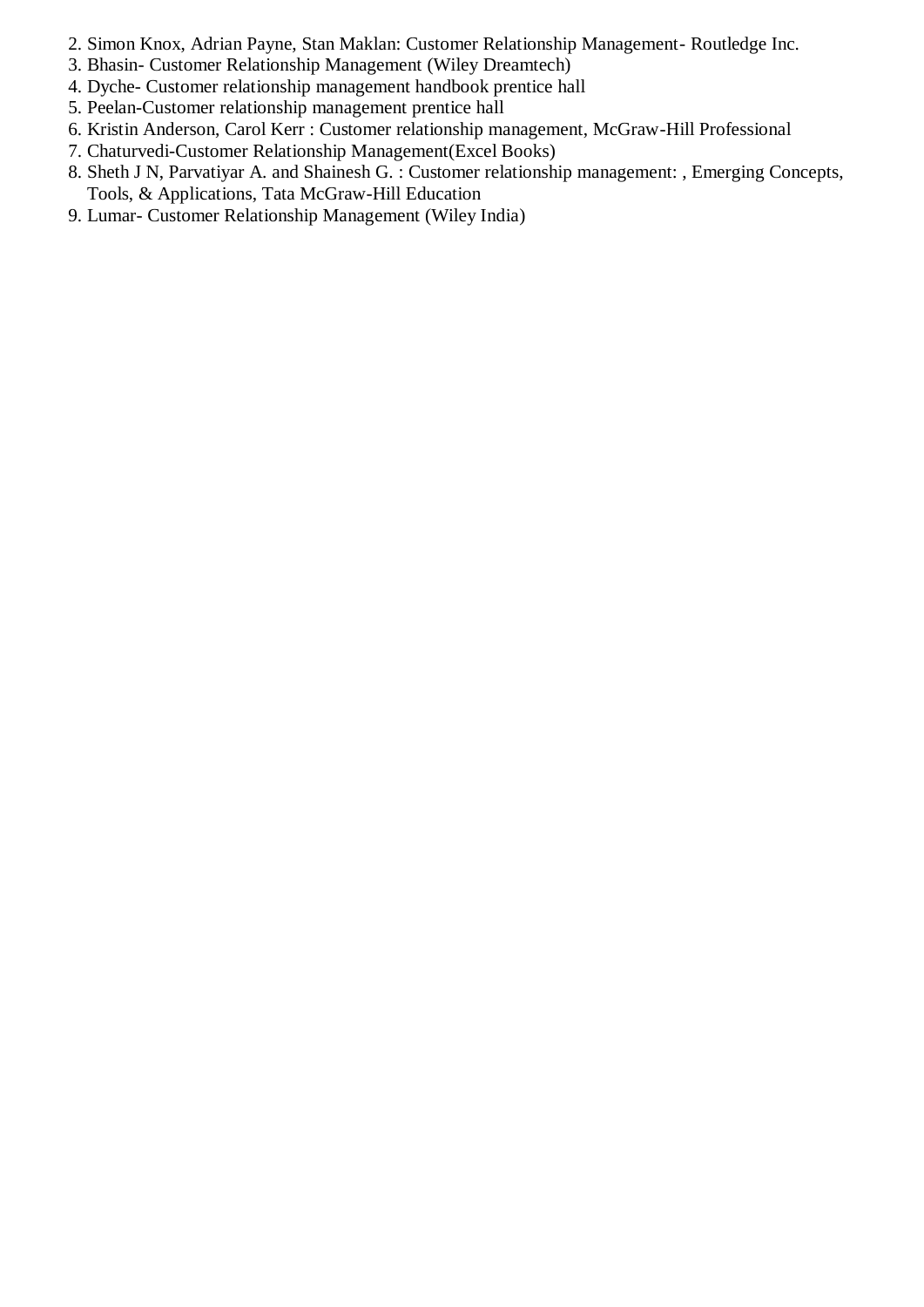# **Sales and Distribution Management (MBA-116)**

## **Credit Hours: 4**

# **COURSE OBJECTIVES:**

To enrich students with the dynamics of sales  $\&$  its strategy for accomplishing organizational goals. To teach various functions of distribution, service outputs to be delivered buy marketing channel for mass coverage and in international market.

# **Unit-1**

Sales Management: Objectives and functions, setting up a sales organization, selling process, management of sales force, recruitment and selection, training, sales force motivation.

## **Unit-2**

Compensating sales force, sales forecasting, territory design and management, evaluation of sales force, sales budget, sales quota, concept of sales analytics.

# **Unit-3**

Distribution Management: Designing customer oriented marketing channel, own sales channel vs intermediary, managing channel member behavior, channel conflict, cooperation and competition, Omni channel,

# **Unit-4**

Distribution analysis- Depth and width of distribution, per dealer stocking, percentage dealer stocking, per dealer off take, stock turnover ratio, weighted distribution, vertical marketing system, horizontal marketing system

# **Unit-5**

Logistics Management: Objectives of logistics, logistics planning, inventory management decisions, transportation decisions, supply chain management in online marketing and retailing.

## **Course Outcomes:**

- 1. Competent managers with requisite knowledge, skills and right attitude
- 2. Sustenance in globally competitive environment.
- 3. Management professionals with pro-active thinking and Innovative approach
- 4. Sensitive professionals with ethical values.

## **Suggested Books:**

- 1. Sales and Distribution Management, Krishna K. Havaldar, V.M. Cavale, Tata McGraw
- 2. Sales and Distribution Management Bhatt K.S Himalay
- 3. Fundamentals of Sales Management, Ramneek Kapoor, Macmillan
- 4. Sales and Distribution Management, Dr.S.L. Gupta, Excel Book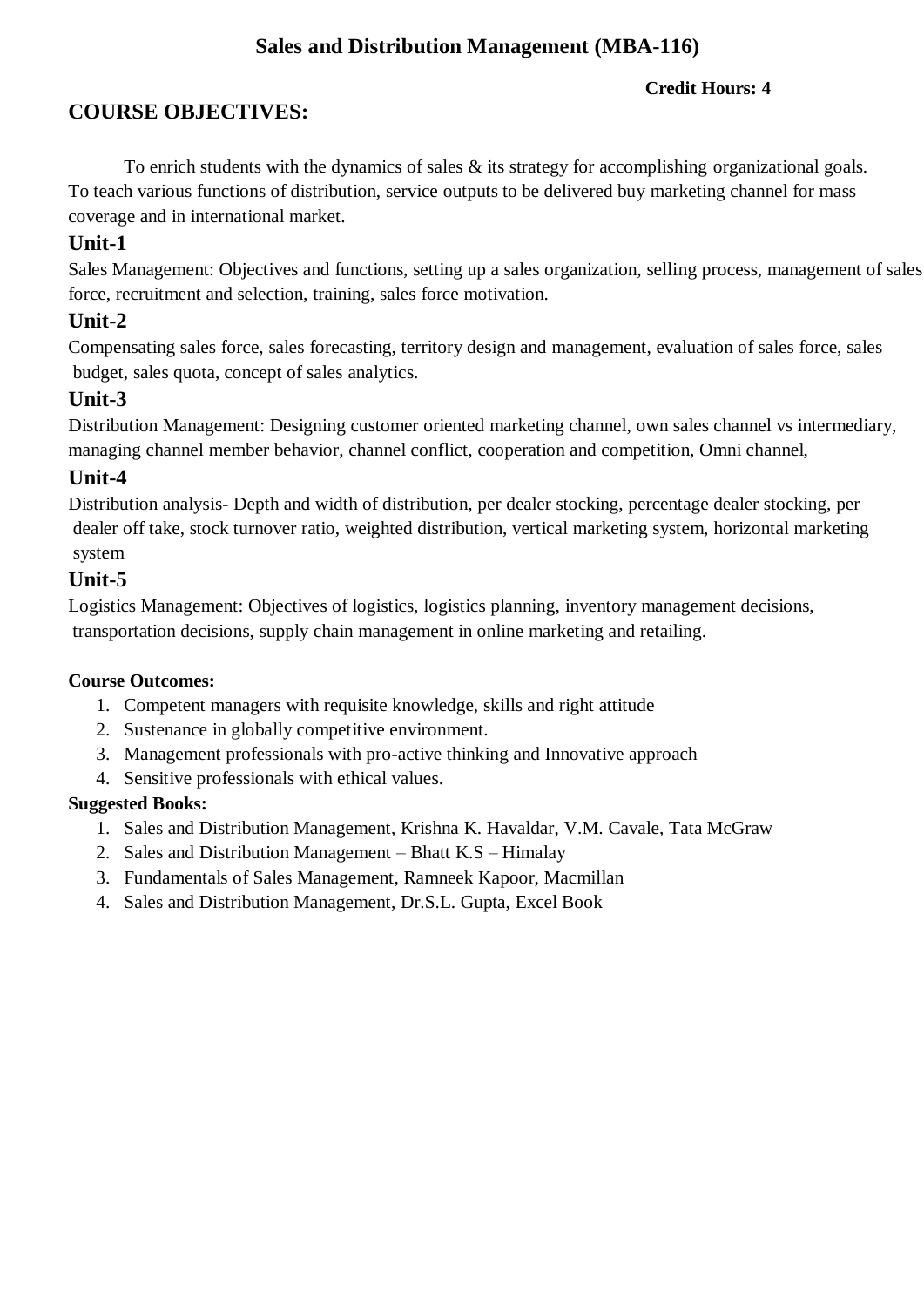## **LEADERSHIP & PERSONALITY DEVELOPMENT(MBA- 117)**

## **Credit Hours: 4**

#### **COURSE OBJECTIVES :**

This course focuses on helping students develop an ongoing, flexible portfolio of information about them and work in order to prepare them self for satisfying and productive lives in an ever-changing world. The course is aimed at equipping the students with necessary concepts and techniques to develop effective leadership skills to inform others induce them and enlist their activity and willing co-operation in the performance of their jobs

#### **UNIT I (08 Sessions)**

Personality : Meaning & Concept, Personality Patterns, Symbols of Self, Moulding the Personality Pattern, Persistence & Change. Personality & Personal Effectiveness: Psychometric Theories – Cattele and Big Five, Psychodynamic Theories - Carl Jung and MBTI, Transactional Analysis, Johari – Window, Personal Effectiveness.

#### **UNIT II (06 Sessions)**

Personality Determinants : An overview of Personality determinants. Evaluation of Personality: Sick Personalities and Healthy Personalities.

#### **UNIT III (10 Sessions)**

Training : Concept, Role, Need and Importance of Training, Types of Training, Understanding Process of Learning, Developing an Integrated Approach of Learning in Training Programme. Training Need Assessment

#### **UNIT IV (8 Sessions)**

Leadership – Meaning, Concepts and Myths about Leadership, Components of Leadership- Leader, Followers and situation. Leadership Skills – Basic Leadership Skills, Building Technical Competency, Advanced Leadership Skills, Team Building for Work Teams, Building High Performance Teams.

#### **UNIT V (08 Sessions)**

Assessing Leadership & Measuring Its effects. Groups, Teams and Their Leadership. Groups – Nature, Group Size, Stages of Group Development, Group Roles, Group Norms, Group Cohesion. Teams – Effective Team Characteristics and Team Building, Ginnetts Team Effectiveness Leadership Model. **Course Outcomes:**

## 1. Have increased knowledge to understand and evaluate organisational, management and leadership problems and possibilities.

- 2. Have increased knowledge and skills to design and change work organisation, to contribute to working environments in which everyone is able to contribute to organisational learning and success.
- 3. Have increased awareness of his/her personal leadership style.
- 4. Have strengthened his/her leadership skills, e.g. interpersonal skills, team development, conflict management, communication and change skills.

#### **Suggested Readings :**

- 1. Yukl G Leadership in Organisations (Prentice hall, 7th Ed.)
- 2. Lall & Sharma Personal Growth Trainning & Development (Excel Books)
- 3. Janakiraman- Trainning & Development (Biztantra)
- 4. Yukl G Leadership in Organisations (Pearson, 6th Ed.)
- 5. Hurlock., Elizabeth B Personality Development (Tata McGraw Hill, 1st Ed.)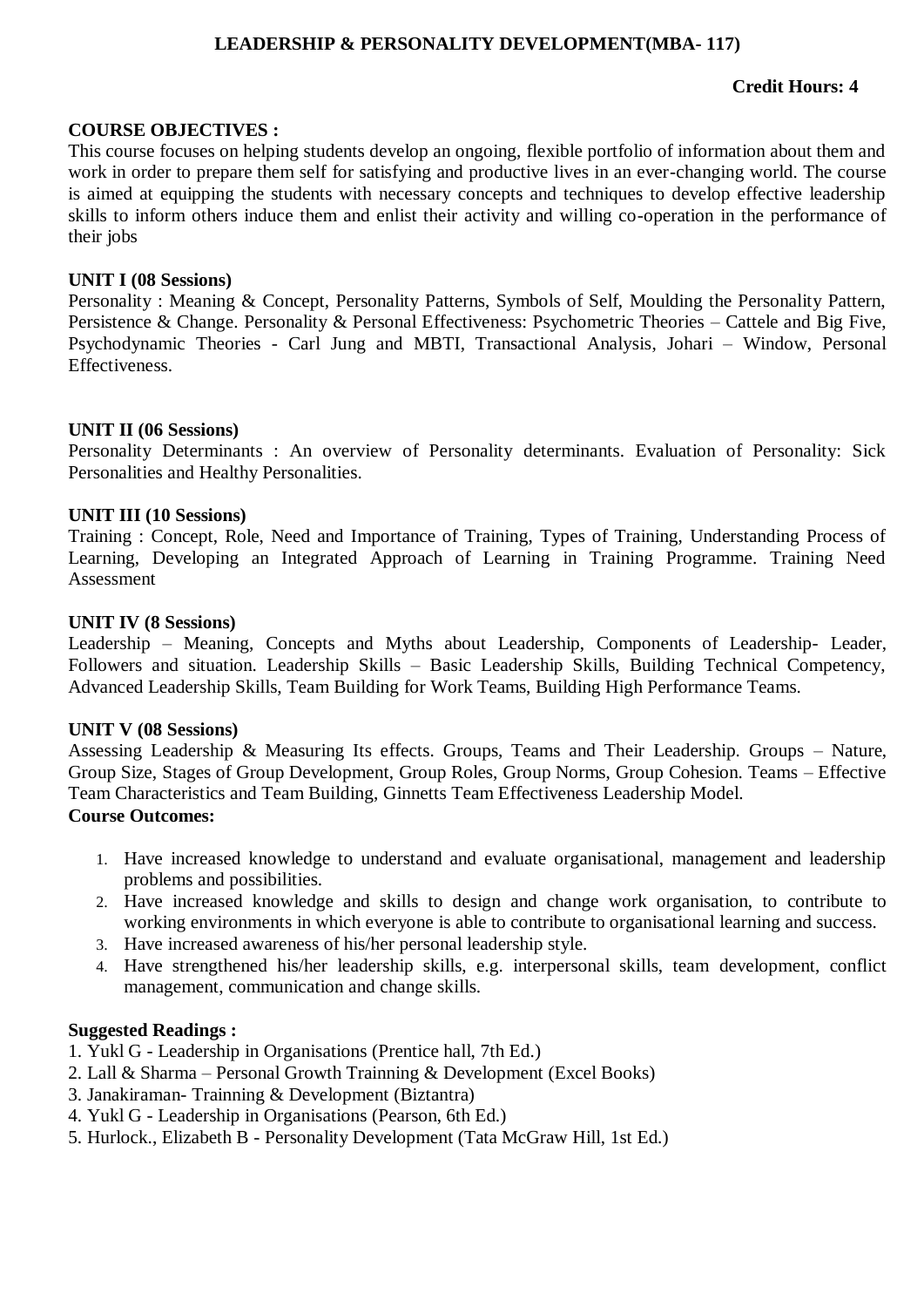## **NEGOTIATION & COUNSELLING(MBA-118)**

## **COURSE OBJECTIVES:**

The objective of this course is to provide knowledge of concepts and issues of negotiation and counseling such that to equip the students with valuable skills, techniques and strategies in counseling.

#### **UNIT I (06 Sessions)**

Negotiation: Nature, Characteristics, Strategy and Tactics of Distributive Bargaining, Strategy and Tactics of Integrative Negotiation; Strategy and Planning for Negotiation.

#### **UNIT II (06 Sessions)**

Negotiation Sub processes: Perception, Cognition and Emotion Communication: What is communicated during negotiation and how people communicate in Negotiation.

## **UNIT III (08 Sessions)**

Best Practices in Negotiation – Fundamental Structure of negotiation and BATNA. Case I - Role Negotiation at Bokaro Steel Plant (Understanding Organizational Behaviour. By Udai Pareek, Oxford, Second Edition Page 410-415).

## **UNIT IV (10 Sessions)**

International and Cross Cultural Negotiation: Context and Concept, Influence of Culture on Negotiation: Case II - The Dabhol Debacle ( Negotiation Made Simple, SL Rao, Excel Books pp.30-35 and pp. 196-197).

## **UNIT V (10 Sessions)**

Emergence & Growth of Counselling: Factors contributing to the emergence, Approaches to Counselling: Behaviouristic, Humanistic Approaches and Rogers Self Theory Counselling Process : Steps in Counselling Process. Modern Trends in Counselling – Trends, Role of a Counsellor and Model of Conselling.

## **Course Outcome:**

1. Discusses distributive negotiation skills,or how to optimally allocate resources in ways that are favourable to one's self-a process called "slicing the pie."

- 2. Discusses how to establish trust and build a relationship when negotiating.
- 3. Describe power,persuation, and influence tactics at the bargaining table.
- 4. Discuss strategies to think out of the box and to use creativity and imagination in negotiation.

#### **Suggested Readings :**

- 1. Lewicki, Saunders & Barry Netgotiation (Tata Mc Graw Hill, 5th Ed.)
- 2. B.D.Singh Negotiation Made Simple (Excel Books, 1st Ed.)
- 3. . Rao S N Counseling and Guidance (Tata Mc Graw Hill, 2nd Ed.)
- 4. Singh Kavita Counselling Skills for Managers (PHI, 1st Ed.)
- 5. Welfel, Patternson The Counselling Process, A Multi theoretical Integrative Approach. (Thomson India,  $6^{th}$ Ed.)
- 6. Pareek Udai Understanding Organisational Behaviour (Oxford)